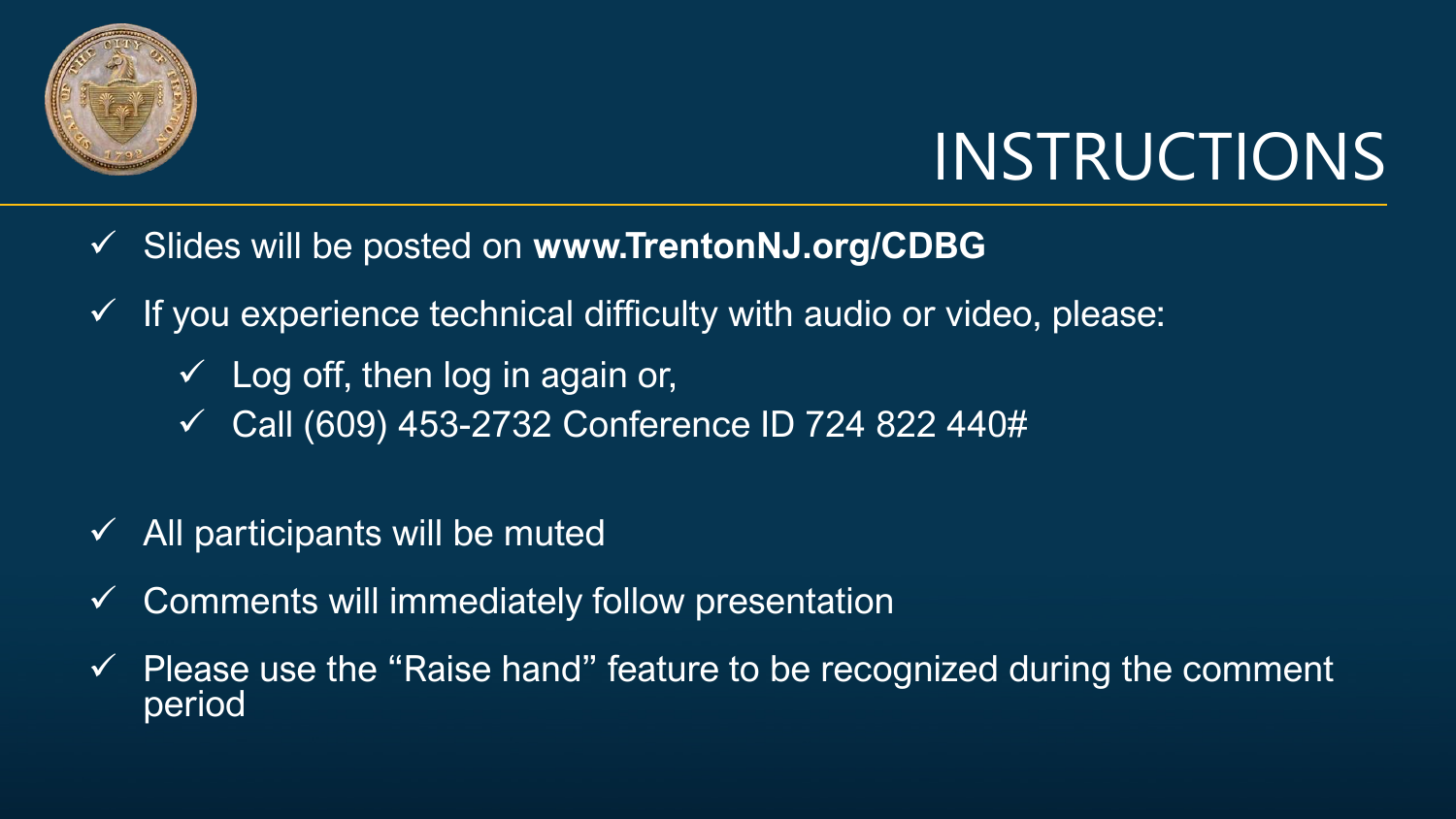#### SUBSTANTIAL AMENDMENT

### 2015 ANNUAL ACTION PLAN 2015-2019 CONSOLIDATED PLAN

June 9, 2020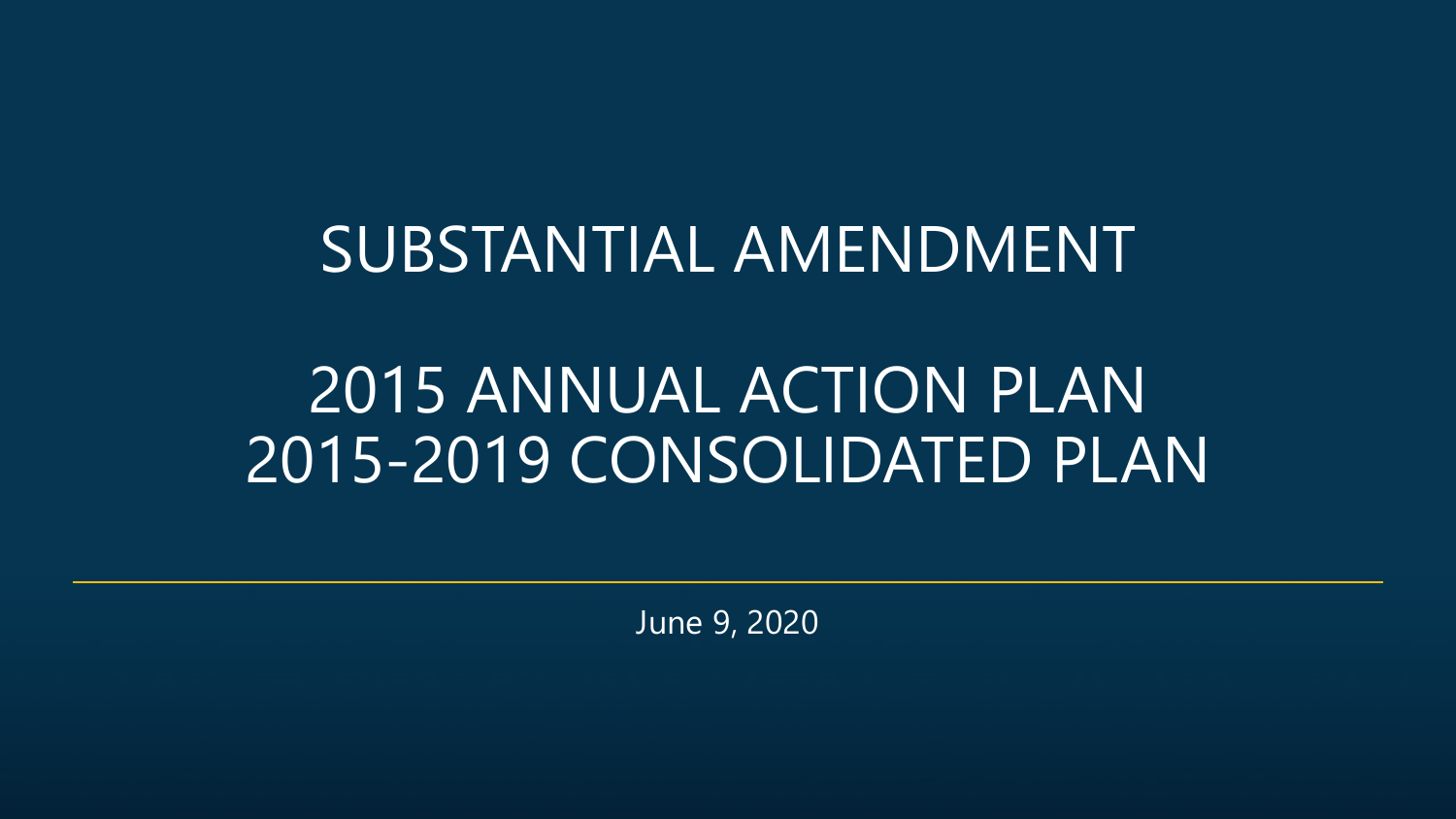



To explain the purpose of the substantial amendment including the need to expand on the needs and goals as originally stated in the 2015-2019 Consolidated Plan and reprogramming of FY 2015 funds.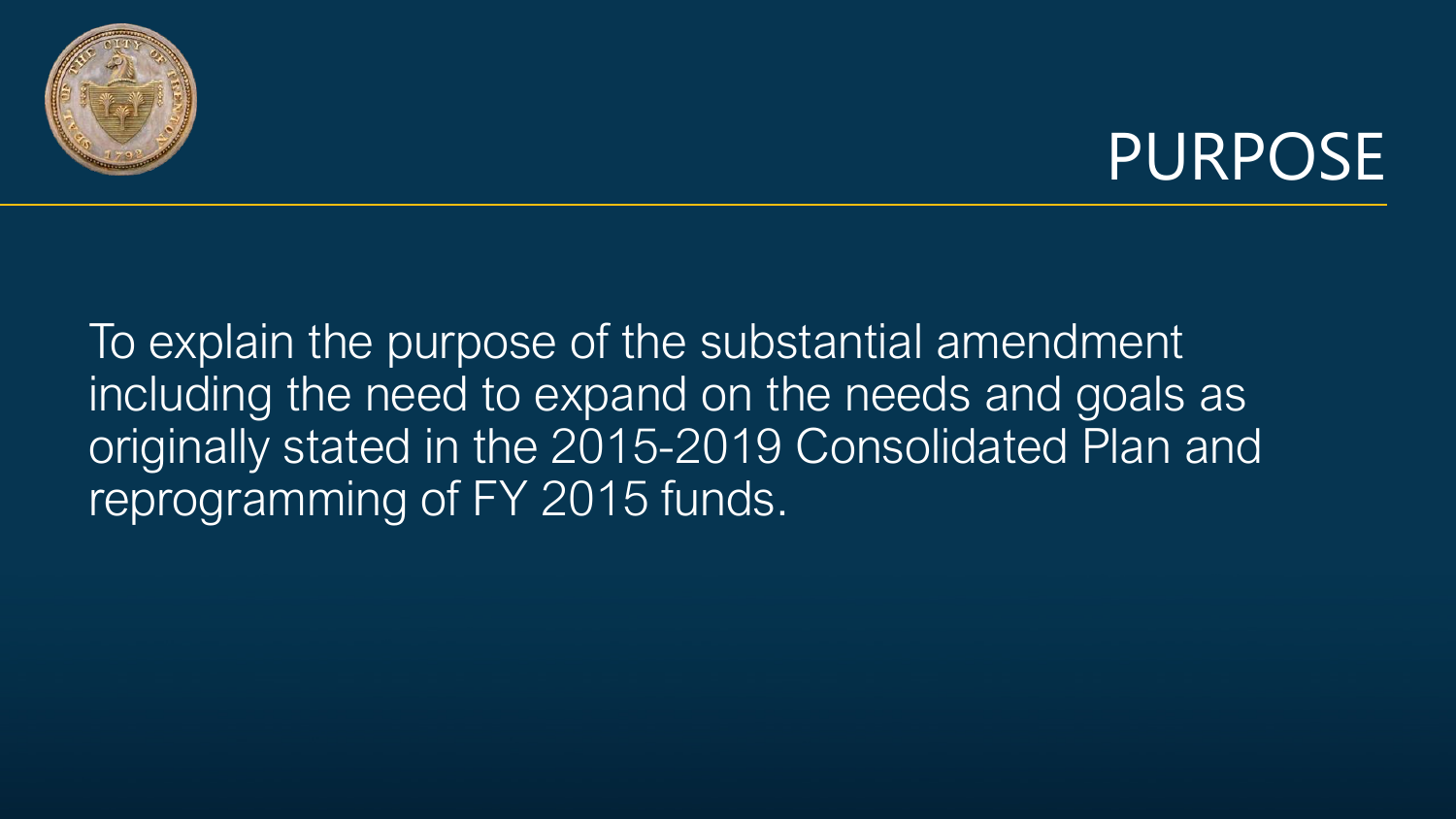

# GENERAL OVERVIEW

The Consolidated Plan is designed to help states and local jurisdictions to assess their affordable housing and community development needs and market conditions, and to make data-driven, place-based investment decisions. The consolidated planning process serves as the framework for a community-wide dialogue to identify housing and community development [priorities that align and focus funding from the CPD formula block grant programs:](https://www.hudexchange.info/community-development) Community Development Block Grant (CDBG) Program, HOME Investment Partnerships (HOME) Program, and [Emergency Solutions Grants \(ESG\) Program.](https://www.hudexchange.info/home)

The Consolidated Plan is carried out through **Annual Action Plans**, which provide a concise summary of the actions, activities, and the specific federal and non-federal resources that will be used each year to address the priority needs and specific goals identified by the Consolidated Plan.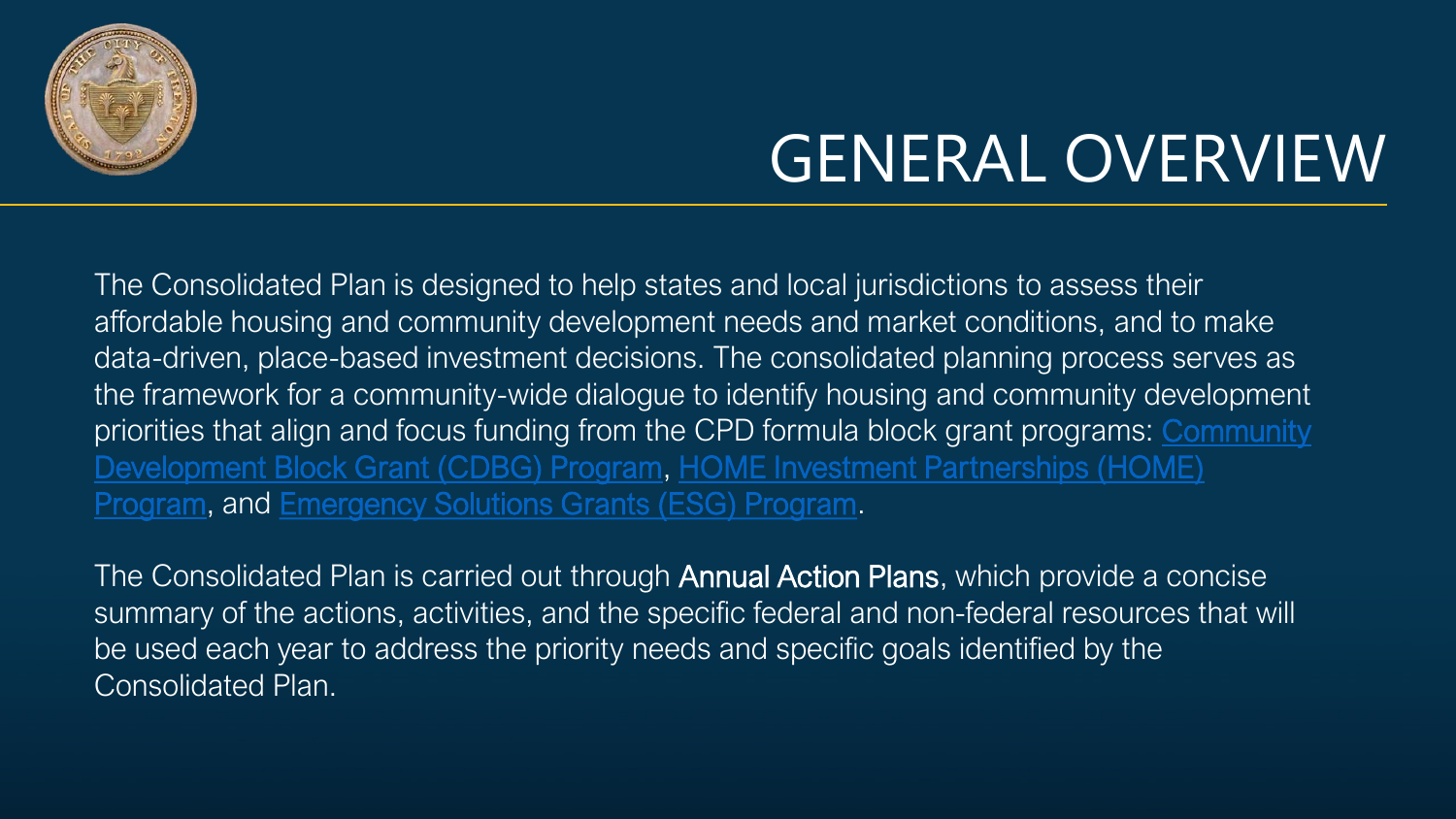

## SUBSTANTIAL AMENDMENT 2015-2019 CONSOLIDATED PLAN

The 2015-2019 Consolidated Plan is substantially amended to add a new priority need, identify anticipated resources and goal to address the COVID-19 pandemic.

To provide facilities and services for the Prevention, Preparation and Recovery of COVID-19. In light of the increasing severity of the COVID-19 pandemic, the City of Trenton will make available CDBG funding for eligible projects and activities. To assist in providing public facilities (new, expanded, retrofitted, etc.) special economic development assistance to businesses, and public services that could enhance our community's response to the impact of the pandemic, our community will place a high priority on providing facilities and services in support of a coordinated pandemic response.

| <b>SP-25 Priority Needs</b>        | Priority Need #11: To provide facilities/services for COVID-19 Prevention and<br>Recovery               |
|------------------------------------|---------------------------------------------------------------------------------------------------------|
| <b>SP-35 Anticipated Resources</b> | \$1,741,304 in CDBG-CV and \$831,962 in ESG-CV funds is identified as additional<br>financial resources |
| SP-45 Goals                        | Goal #11: To provide facilities/services for COVID-19 Prevention and Recovery                           |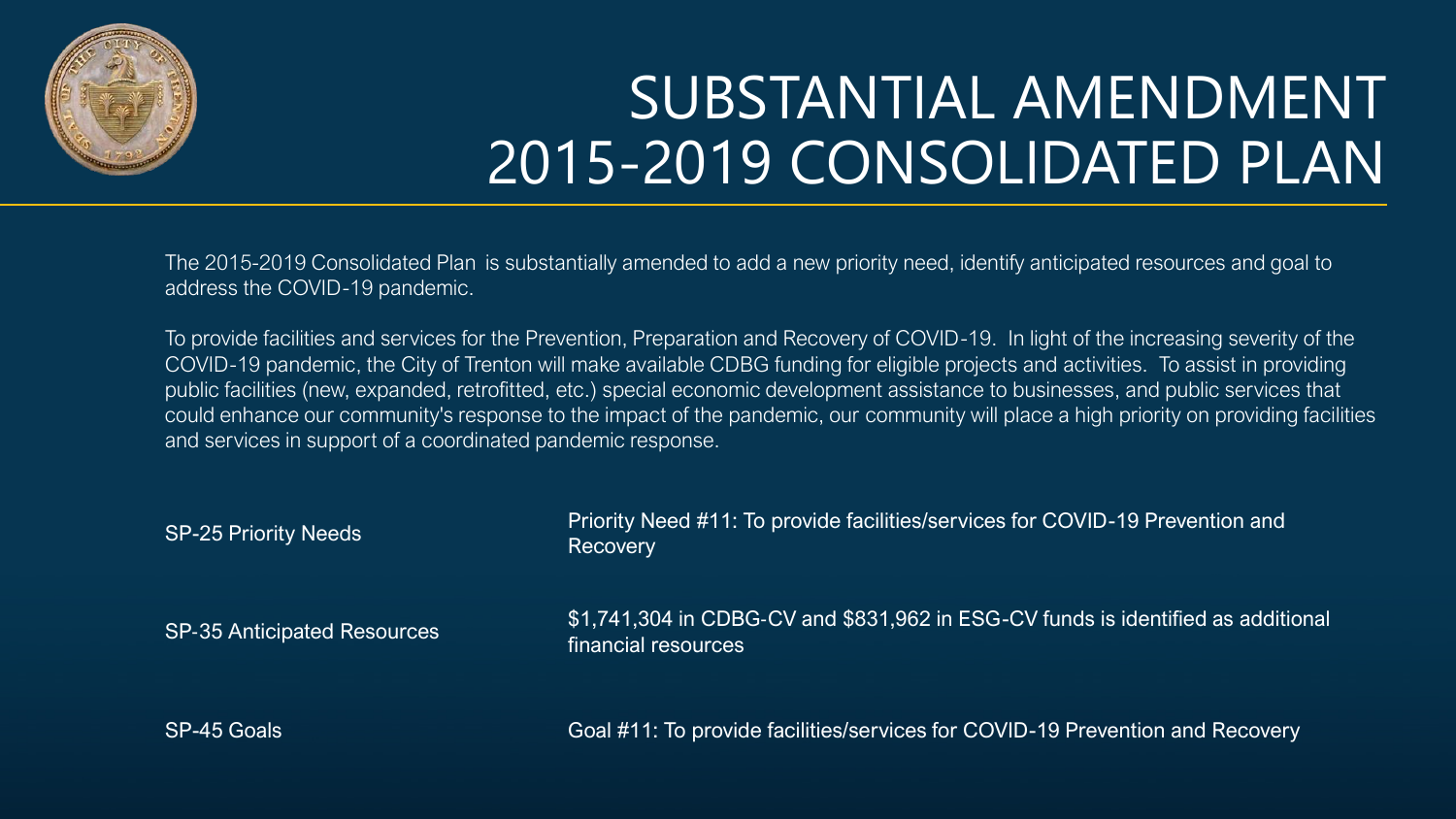

### SUBSTANTIAL AMENDMENT FY 2015 ANNUAL ACTION PLAN

#### **Changes to the FY2015 Annual Action Plan:**

Reprogramming of \$1,310,103.94 of CDBG funds that were not expended.

| <b>Activity</b>                                                                                | <b>Amount</b> |
|------------------------------------------------------------------------------------------------|---------------|
| Public Facility Improvements – Trenton Free Public Library Handicap Accessibility Improvements | \$125,000.00  |
| Public Facility Improvements - Roebling Wire Works Building                                    | \$460,103.94  |
| Park Improvements and Playground Equipment Replacement at Various City of Trenton Parks        | \$450,000.00  |
| Acquisition and Needs Assessment - Carver Y Center                                             | \$275,000.00  |
| <b>TOTAL</b>                                                                                   | 51,310,103.94 |